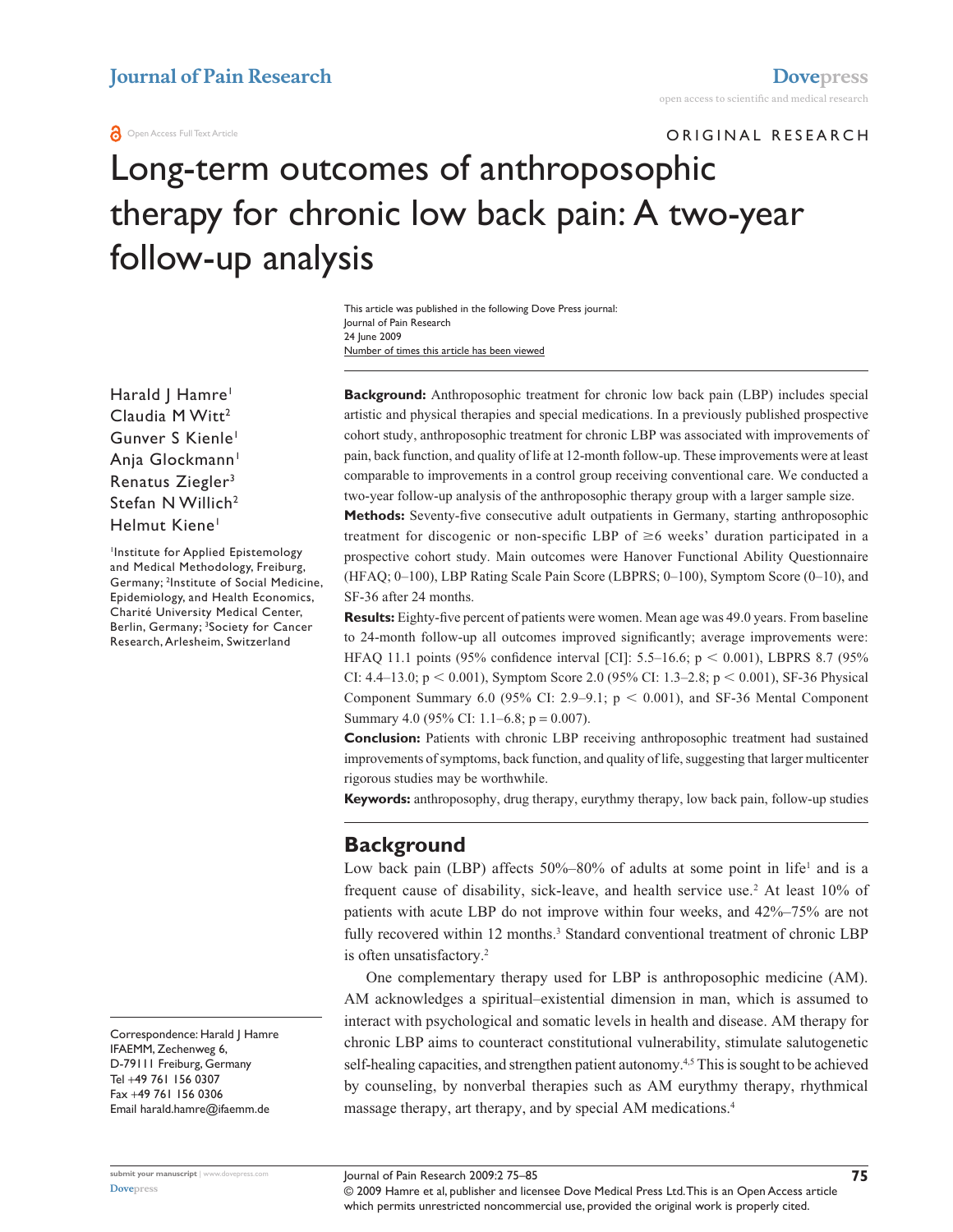Eurythmy therapy (Greek: eurythmy, "harmonious rhythm", is an artistic exercise therapy involving cognitive, emotional, and volitional elements.<sup>6</sup> In eurythmy therapy sessions the patients exercise specific movements with the hands, the feet, or the whole body. Eurythmy movements are related to the sounds of vowels and consonants, to music intervals or to soul gestures, eg, sympathy-antipathy. Between therapy sessions the patients exercise eurythmy movements daily.4 Rhythmical massage therapy was developed from Swedish massage; special techniques include lifting movements, rhythmically undulating gliding movements, and complex movement patterns like lemniscates. In AM art therapy the patients engage in painting, drawing, clay modeling, music or speech exercises. AM medications are prepared from plants, minerals, animals, and from chemically defined substances. A key concept of AM medication therapy is typological correspondences between pathophysiological processes in man and formative forces working in minerals, plants, and animals, reflecting a common evolution of man and nature.<sup>4,5</sup>

AM therapy is provided by physicians (counseling, AM medication) and nonmedical therapists (eurythmy, rhythmical massage, art). For patients with chronic LBP the physician will choose among the available AM therapy modalities in order to tailor the treatment to individual needs of the patient.

To date AM therapy for LBP has been evaluated in three observational studies, conducted in specialized settings.<sup> $7-9$ </sup> We conducted a prospective observational comparative study of outpatients treated by AM physicians or conventional physicians for subacute/chronic LBP. A previously published 12-month analysis comprising 34 AM patients and 28 conventionally treated patients showed improvements of symptoms, back function, and quality of life in both groups. Most improvements (10 of 13 clinical outcomes) were comparable in the two groups, while the AM patients had more outspoken improvements in three quality of life domains.10 Study logistics and funding allowed for a prolonged recruitment and follow-up of AM patients but not of the conventionally treated patients. Here we present an analysis of a larger sample of AM patients from this study, followed up for two years.

## **Methods**

#### Study design and objective

This is a follow-up analysis of a prospective observational comparative cohort study of subacute/chronic LBP in a real-world medical setting.<sup>10</sup> The LBP study<sup>10</sup> was part of a larger research project on the effectiveness, costs, and safety of AM therapies in outpatients with chronic disease (Anthroposophic Medicine Outcomes Study; AMOS).<sup>11</sup> The present follow-up analysis of the LBP study concerned the intervention group with patients starting AM therapies for LBP. The primary question was if the improvements in symptoms, back function, and quality of life observed after 12 months in a previous analysis $10$  were confirmed in a larger sample and were maintained at two-year follow-up. Further research questions concerned the use of adjunctive therapies and health services as well as adverse reactions.

#### Setting, participants, and therapy

All physicians certified by the Physicians' Association for Anthroposophical Medicine in Germany and working in an office-based practice or worked in outpatient clinics in Germany were invited to participate in the AMOS study. The participating physicians recruited consecutive outpatients starting AM therapy under routine clinical conditions. Patients enrolled from January 1st, 1999 to December 31st, 2005 were included in the present analysis if they fulfilled the eligibility criteria.

Inclusion criteria were

- 1. Age 17–75 years
- 2. LBP of at least six weeks duration
- 3. Starting AM therapy for LBP: AM-related consultation of at least 30 minutes followed by new prescription of AM medication, or new referral to AM therapy (art, eurythmy, or rhythmical massage).

Exclusion criteria were:

- 1. Previous back surgery.
- 2. Any of the following diagnoses: Congenital spinal malformation, spinal infectious or malignant disease, ankylosing spondylitis, Behçet's syndrome, Reiter's syndrome, osteoporosis with vertebral fracture, spinal stenosis, spondylolysis, spondylolisthesis, or fibromyalgia.
- 3. Previous use of the AM therapy in question (see inclusion criteria No 3) for LBP.

The patients were treated according to the physician's discretion. AM therapy was evaluated as a whole system.<sup>12</sup>

## Clinical outcomes

Primary outcomes were the Hanover Functional Ability Questionnaire (HFAQ) and the Low Back Pain Rating Scale Pain Score (LBPRS) after 24 months.

The HFAQ (German: Funktionsfragebogen Hannover für Rückenschmerzen; FFbH-R) is a self-rating questionnaire of back-specific functional disability.13 The HFAQ consists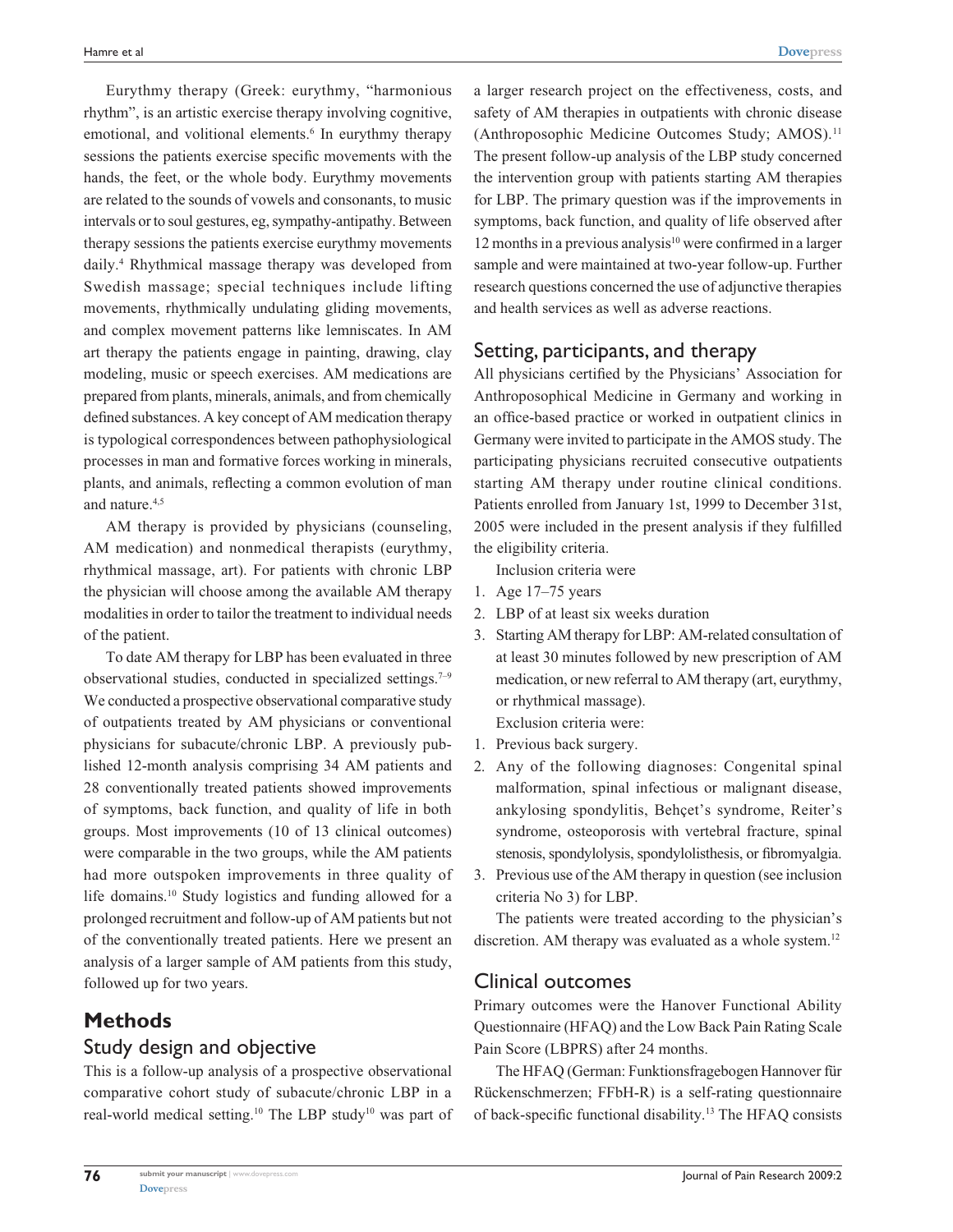**[Dovepress](www.dovepress.com) Constanting Anthroposophic therapy for low back pain** 

of 12 activity-related questions (eg, "Can you bend down to pick up a paper from the floor?") which are answered on three-point Likert scales ("Can do without difficulty"/"Can do, but with some difficulty"/"Either unable to do or only with help"). The HFAQ score ranges from 0 (minimal function) to 100 (optimal function, no limitation); a score of  $\leq$ 70 points indicates a clinically significant functional limitation. The World Health Organization lists the HFAQ among the three most relevant disease-specific instruments for spinal disorders.<sup>14</sup>

The LBPRS<sup>15</sup> consists of three back pain and three leg pain items: current pain, worst pain, and average pain during the last seven days, assessed on numerical rating scales from 0 ("no pain") to 10 ("unbearable pain"). The LBPRS ranges from 0 ( $6 \times$  "no pain") to 100 ( $6 \times$  "unbearable pain").

Secondary clinical outcomes were Symptom Score, depressive symptoms, and quality of life. Symptom Score, the severity of one to six most relevant symptoms present at baseline, was assessed by patients on numerical rating scales from 0 ("not present") to 10 ("worst possible"). Depressive symptoms were assessed with the Center for Epidemiological Studies Depression Scale, German version (CES-D;  $0-60$ ).<sup>16,17</sup> Quality of life was assessed with the SF-36 Health Survey (Physical and Mental Component summary measures, eight scales).<sup>18</sup>

All clinical outcomes were documented after 0, 3, 6, 12, 18, and 24 months.

## Other outcomes

Use of adjunctive therapies and health services in the pre-study year was documented at study entry, use in the first study year was documented after six and 12 months, and use in the second study year was documented after 18 and 24 months. The following items were documented: back-related physician visits (visits to general practitioners, internists, orthopedic surgeons, neurologists, or psychiatrists), diagnostic imaging (X-rays, computer tomography, magnetic resonance imaging, scintigrams), non-AM medications, physiotherapy, psychotherapy, inpatient hospital and rehabilitation treatment, and sick leave. In addition, back-related surgery was documented during follow-up.

Adverse reactions to medications or therapies were documented by the patients after 6, 12, 18 and 24 months and by the physicians after six months. The documentation included cause, intensity (mild/moderate/severe = no/some/ complete impairment of normal daily activities), and therapy withdrawal because of adverse reactions. Serious adverse events (death, life-threatening condition, acute in-patient hospitalization, new disease or accident causing permanent disability, congenital anomaly, new malignancy) were documented by physicians throughout the study.

# Data collection

All data were documented with questionnaires returned in sealed envelopes to the study office. The physicians documented eligibility criteria; the therapists documented AM therapy administration; the physicians as well as patients documented adverse reactions; all other items were documented by the patients, unless otherwise stated. The patient responses were not made available to the physicians. The physicians were compensated 40 Euro (after March 2001: 60 Euro) per included and fully documented patient, while the patients received no compensation.

The data were entered twice by two different persons into Microsoft® Access 97 (Microsoft Corp., Redmond, WA, USA). The two datasets were compared and discrepancies resolved by checking with the original data.

# Quality assurance, adherence to regulations

The study was approved by the Ethics Committee of the Faculty of Medicine Charité, Humboldt University, Berlin, Germany, and was conducted according to the Declaration of Helsinki and largely following the ICH Guideline for Good Clinical Practice E6. Written informed consent was obtained from all patients before enrolment.

## Data analysis

The data analysis was performed on all patients fulfilling the eligibility criteria, using SPSS® 14.0.1 (SPSS Inc., Chicago, IL, USA) and StatXact® 5.0.3 (Cytel Software Corporation, Cambridge, MA, USA). T-test was used for continuous data with normal distribution; Wilcoxon signed-rank test was used for paired continuous data with nonnormal distribution; McNemar test and Fisher's exact test were used for dichotomous data. All tests were two-tailed. Significance criterion was  $p < 0.05$ . Since this was a descriptive study, no adjustment for multiple comparisons was performed.<sup>19</sup> Pre-post effect sizes were calculated as standardized response mean (SRM; mean change score divided by the standard deviation of the change score) and classified as minimal  $(<0.20$ ), small  $(0.20-0.49)$ , medium  $(0.50-0.79)$ , and large ( $\geq 0.80$ ).<sup>20,21</sup> Clinical relevance criteria for pre-post changes were SRM  $\geq 0.50^{22}$  In the main analysis, outcomes were analyzed in patients with evaluable data for each follow-up, without replacement of missing values.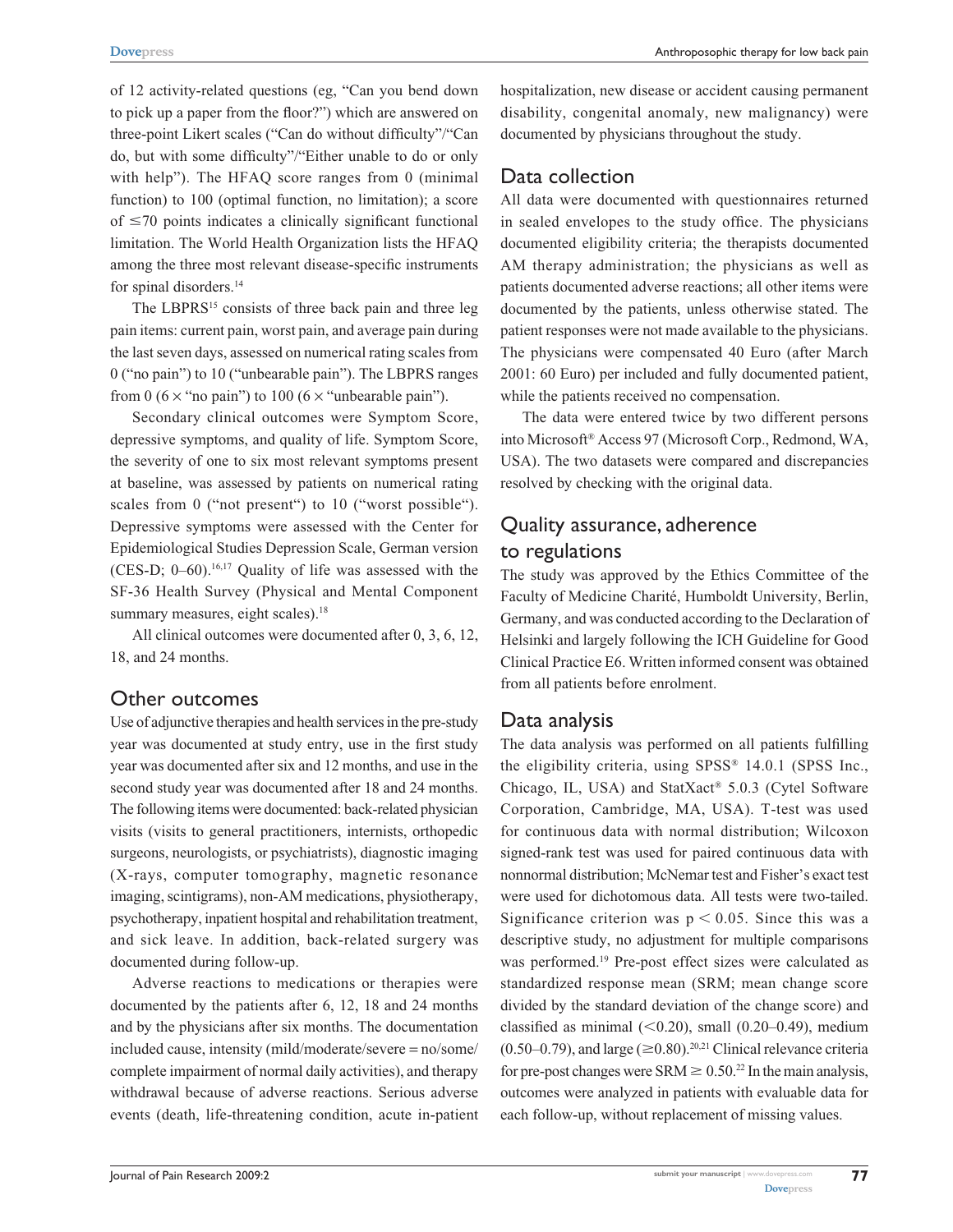# **Results**

## Participating physicians and therapists

The patients were enrolled by 33 physicians with four different qualifications (27 general practitioners, four internists, one psychiatrist, and one anesthesiologist). Comparing these physicians to AM-certified physicians in Germany with the same four qualifications but without study patients  $(n = 285)$ , no significant differences were found regarding gender (57.6% vs. 59.3% males), age (mean  $46.6 \pm 7.5$  vs.  $48.3 \pm 8.1$  years), number of years in practice  $(18.4 \pm 7.8 \text{ vs. } 19.5 \pm 9.2)$ , and the proportion of physicians working in primary care (90.9% vs. 87.7%).

The patients were treated by 41 different AM therapists (art, eurythmy, rhythmical massage). Comparing these therapists to certified therapists without study patients  $(n = 1125)$ , no significant differences were found regarding gender (87.8% vs. 80.8% females), age (mean  $49.9 \pm 8.2$  vs  $50.3 \pm 9.5$  years) or the number of years since therapist qualification (10.8  $\pm$  7.7 vs. 13.2  $\pm$  8.7 years).

#### Patient recruitment and follow-up

A total of 103 patients starting AM treatment for LBP were screened for inclusion. Of these patients, 75 fulfilled all eligibility criteria and were included in the analysis. 28 patients were not included; 22 of these were not eligible for the following reasons: LBP of less than six weeks duration  $(n = 4)$ , previous back surgery  $(n = 4)$ , or diagnosis listed in exclusion criteria ( $n = 14$ ). The remaining six patients were potentially eligible for the present analysis but not included in the AMOS study for the following reasons: previous or ongoing use of AM therapy in question  $(n = 2)$ , patients' baseline questionnaire missing  $(n = 1)$ , patients' and physicians' baseline questionnaire dated 30 days apart  $(n = 2)$ , or physician's baseline questionnaire received  $\geq 2$ months after enrolment  $(n = 1)$ . Each physician enrolled  $1-2$ patients (n = 26 physicians), 3–5 patients (n = 4), or 6–11 patients (n = 3). A total of 96% (n =  $72/75$ ) of patients were enrolled by physicians working in primary care.

A total of  $88\%$  (n =  $66/75$ ) of patients returned at least one follow-up questionnaire. The patients were administered a total of 375 questionnaires, out of which 289 (77.1%) were returned. Follow-up rates were  $84\%$  (n = 63/75), 83%, 80%, 72%, and 67% after 3, 6, 12, 18, and 24 months, respectively. Respondents  $(n = 50)$  and nonrespondents  $(n = 25)$  of the 24-month follow-up questionnaire did not differ significantly regarding gender, LBP duration, or baseline parameters (HFAQ, LBPRS, Symptom Score). Mean age was  $51.1 \pm 11.4$  in respondents and  $44.9 \pm 12.2$  in nonrespondents (mean difference 6.2 years, 95% confidence interval [CI]:  $0.5-12.0$ ;  $p = 0.032$ ).

A dropout survey was performed for AMOS patients enrolled for any indication in the last recruitment year (2005) who had not returned the 24-month follow-up questionnaire  $(n = 44$  of 119 enrolled patients). Of these 44 patients, two had died for reasons unrelated to therapy and nine had previously refused further study participation. The remaining 33 patients were contacted by telephone: 10 were unreachable, one refused to be interviewed, and 22 patients gave reasons for nonresponding: no time or not interested  $(n = 8)$ , forgotten  $(n = 7)$ , therapy completed  $(n = 4)$ , disagreement with therapist, therapy discontinued  $(n = 1)$ , never had therapy  $(n = 1)$ , or deterioration of primary disorder  $(n = 1)$ . The proportion of patients with deterioration, including the two deaths unrelated to therapy, was  $6.8\%$  (n = 3/44) of dropouts. The corresponding proportion among patients returning the 24-month follow-up questionnaire, assessed by a deterioration of Symptom Score from baseline after 24 months, was 5.4%  $(n = 4/74)$  of patients  $(p = 1.000)$ .

## Baseline characteristics

The patients were recruited from 11 of 16 German federal states. Age groups were  $20-39$  years:  $18\%$  (n =  $18/75$ ), 40-59 years:  $55\%$  (n = 41), 60–75 years:  $21\%$  (n = 16) with a mean age of  $49.0 \pm 12.0$  years (range  $20-74$  years). A total of  $85\%$  $(n = 64/75)$  of the patients were women.

Compared with the German population, patients had higher educational and occupational levels and were less frequently regular smokers, daily alcohol consumers, and overweight; patients were more often living alone, whereas more patients engaged in sports than in the population. Sociodemographic status was similar to the population regarding unemployment, income, and severe disability status and less favorable for work disability pension and sick leave (Table 1).

Median LBP duration was 7.0 years (Interquartile range [IQR]: 2.5–18.0, mean  $10.7 \pm 10.6$  years). The main diagnosis, classified by International Classification of Diseases, Tenth Edition (ICD-10), was M54 Dorsalgia (55% of patients,  $n = 41/75$ ), M51 Other intervertebral disc disorders (19%), M42 Spinal osteochondrosis (11%), M41 Scoliosis (9%), M47 Spondylosis (4%), and other (3%). One-fourth of patients had lumbar disc disease with nerve root compression; half of patients had a clinically relevant limitation in back function (Table 1).

A current comorbid disease was present in 79% (67/75) of patients, with a median of 2.0 (IQR: 1.0–3.0) comorbid diseases per patient. Most common comorbid diseases,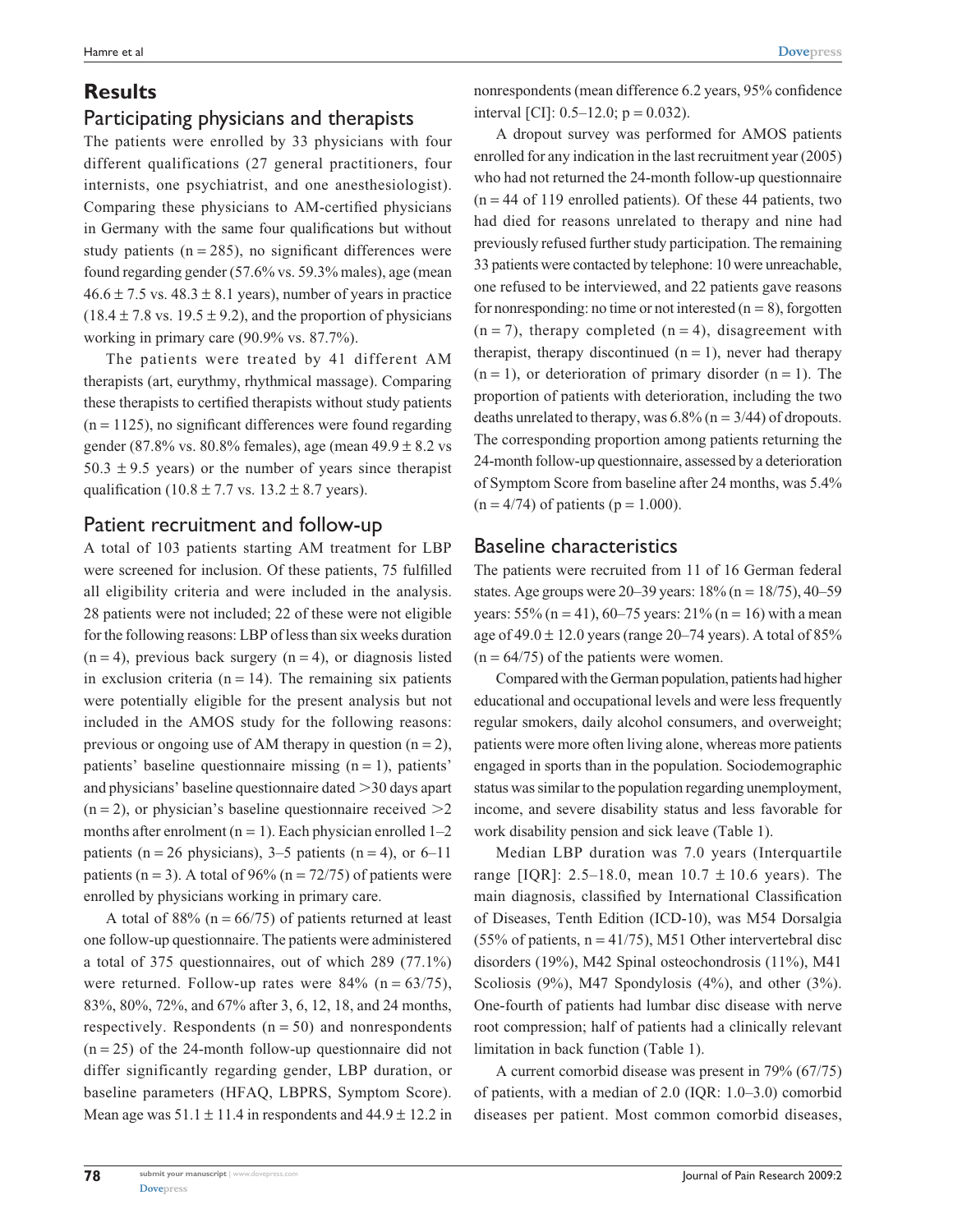#### **Table 1** Baseline data of study population

| <b>Items</b>                                                              | Subgroup                     | <b>Study patients</b> |     | <b>German population</b> | <b>Source</b> |
|---------------------------------------------------------------------------|------------------------------|-----------------------|-----|--------------------------|---------------|
|                                                                           |                              | N                     | %   | %                        |               |
| Education <sup>29</sup>                                                   | Low (level   )               | 11/75                 | 15% | 43%                      | 30            |
|                                                                           | Intermediate (level 2)       | 38/75                 | 51% | 43%                      |               |
|                                                                           | High (level 3)               | 26/75                 | 35% | 14%                      |               |
| Wage earners                                                              | Economically active patients | 4/38                  | 11% | 18%                      | 31            |
| Unemployed during last 12 months                                          | Economically active patients | 4/38                  | 11% | 10%                      | 31            |
| Living alone                                                              |                              | 22/74                 | 30% | 21%                      | 31            |
| Net family income $\leq$ 900€ per month                                   |                              | 11/57                 | 19% | 16%                      | 31            |
| Alcohol use daily (patients) vs almost daily (Germany)                    | Male                         | 0/11                  | 0%  | 28%                      | 32            |
|                                                                           | Female                       | 2/64                  | 3%  | 11%                      |               |
| Regular smoking                                                           | Male                         | 2/11                  | 18% | 37%                      | 33            |
|                                                                           | Female                       | 4/64                  | 6%  | 28%                      |               |
| Sports activity $\geq 1$ hour weekly                                      | Age 25-69                    | 34/71                 | 48% | 39%                      | 34            |
| Body mass index $\geq$ 25 (overweight)                                    | Male                         | 4/11                  | 36% | 56%                      | 31            |
|                                                                           | Female                       | 29/62                 | 45% | 39%                      |               |
| Permanent work disability pension                                         |                              | 7/74                  | 9%  | 3%                       | 35            |
| Severe disability status                                                  |                              | 10/74                 | 14% | 12%                      | 36            |
| Sick leave days in the last 12 months (mean $\pm$ SD)                     | Economically active patients | $38.3 \pm 58.0$       |     | 17.0                     | 37            |
| Low back pain duration                                                    | 6 weeks-2 months             | 4                     | 5%  |                          |               |
|                                                                           | 3-5 months                   | L                     | 1%  |                          |               |
|                                                                           | 6-11 months                  | 3                     | 4%  |                          |               |
|                                                                           | $\geq$ 12 months             | 67                    | 89% |                          |               |
| Lumbar disc herniation or protrusion with nerve root<br>compression       |                              | 17/75                 | 23% |                          |               |
| $HFAQ \le 70$ points = clinically relevant limitation in<br>back function |                              | 34/73                 | 47% | $<$ 22%                  | 38            |
| $CES-D \geq 24$ points = depressive range                                 |                              | 25/67                 | 37% | 17%                      | 17            |

**Abbreviations:** CES-D, Center for Epidemiological Studies Depression Scale, German version; HFAQ, Hanover Functional Ability Questionnaire.

classified by ICD-10, were F00–F99 Mental disorders (15.6%, 26 of 167 diagnoses), M00–M99 Musculoskeletal diseases (15.6%), I00–I99 Cardiovascular disorders (15.0%), E00–E90 Endocrine, nutritional and metabolic diseases (10.2%), and K00–K93 Digestive system diseases (9.6%). One-third of patients had clinically relevant depressive symptoms (Table 1).

## Therapy

At study enrolment, the duration of the consultation with the AM physician was  $\leq 30$  min in 67% (n = 50/75) of patients, 30–44 min in 25%, 45–59 min in 5%, and  $\geq 60$  min in 3% of patients. At enrolment one patient started AM medical treatment provided by the physician, while the remaining 74 patients were referred to AM eurythmy/art/massage therapy. Of these 74 patients, 82%  $(n = 61)$  had the planned AM therapy,  $1\%$   $(n = 1)$  did not

have AM therapy, and for  $16\%$  (n = 12) the AM therapy documentation was incomplete. AM therapies used were eurythmy therapy ( $n = 45$  patients), rhythmical massage therapy ( $n = 13$ ), and art therapy ( $n = 3$ , with the therapy modality painting/drawing/clay in all three cases). The AM eurythmy/art/massage therapy started median 12 days (IQR: 3–38) days after enrolment. Median therapy duration was 98 days (IQR: 70–146 days), median number of therapy sessions was 12 (IQR: 10–12). AM medications were used by 69% (52/75) of patients.

The use of adjunctive therapies, health services, and sick leave was compared between the pre-study year and the first and second years, respectively (see Methods for details). No items changed significantly in any period. Back-related surgery occurred in one patient, who had surgery for a coccygeal fistula in the second study year.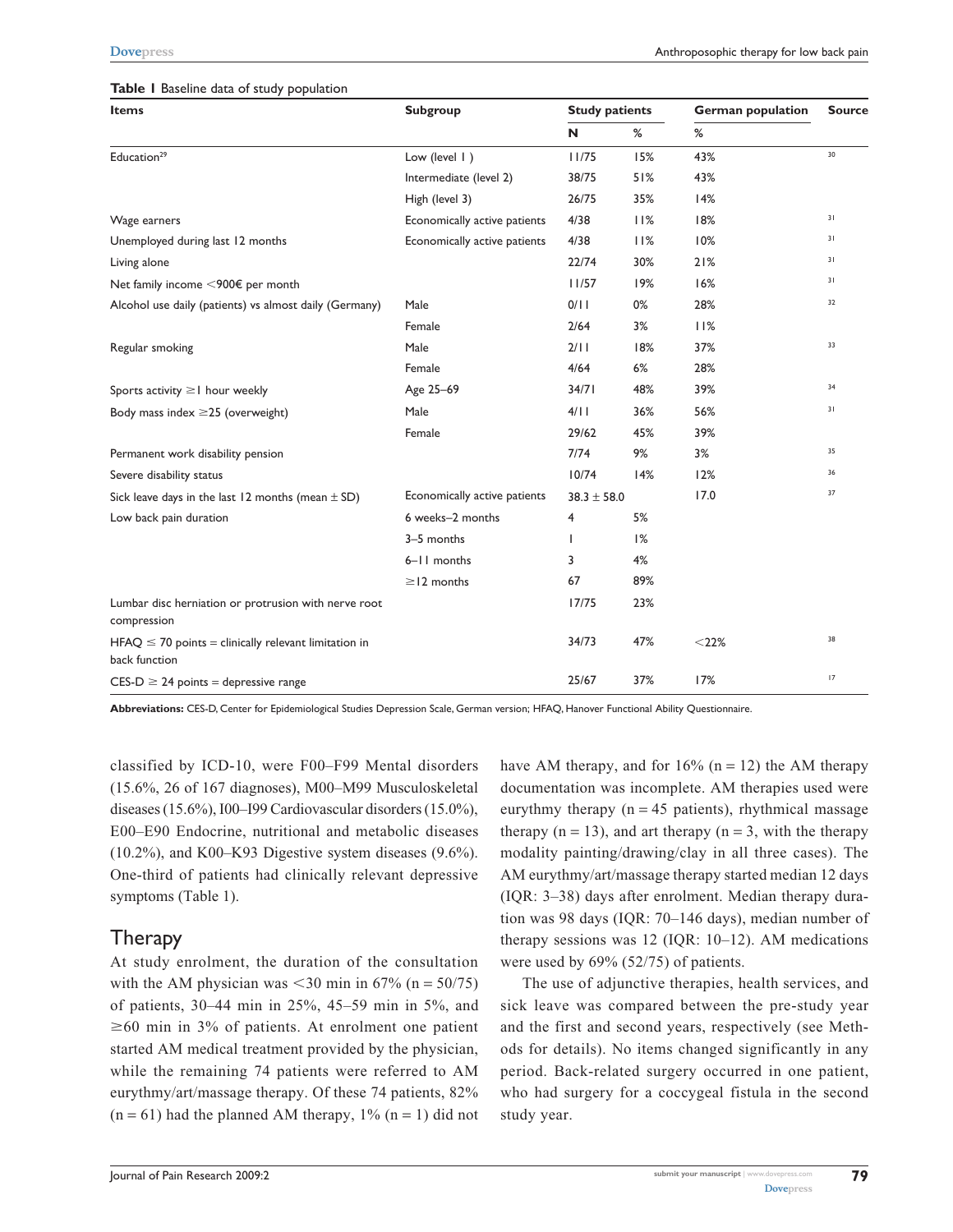#### Clinical outcomes

HFAQ, LBPRS, Symptom Score, CES-D, and the ten SF-36 scores improved significantly between baseline and nearly all subsequent follow-ups (66 significant and four nonsignificant improvements in 70 pre-post comparisons). For nearly all outcomes, the most pronounced improvement occurred during the first six months (Figures 1–5). Effect sizes for the 0–24-month comparisons were large for two outcomes (SF-36 Bodily Pain), medium for seven outcomes, and small for six outcomes (Table 2).

Comparing the improvements from baseline to last follow-up of the present sample  $(n = 49$  evaluable patients after 24 months) to the corresponding improvements of the previously published analysis of a smaller sample from the same project ( $n = 34$  patients after 12 months,<sup>10</sup>) differences between the two analyses were minimal (less than 0.2 standard deviations [SD]) for 11 outcomes and small (0.20–0.22 SD) for two outcomes (SF-36 Role Emotional and SF-36 Bodily Pain), both of which showed more outspoken improvement in the present analysis.

Whereas the main analysis comprised patients with evaluable data for each follow-up, we performed sensitivity analyses of the 0–24-month improvements of HFAQ and LBPRS, replacing missing values with the last observation carried forward (Table 2). Compared to the main analysis, the average improvement of HFAQ was increased by 6%  $(11.04 \rightarrow 11.71$  points) while the improvement of LBPRS was decreased by 9%  $(8.71 \rightarrow 7.92 \text{ points})$ .

#### Other outcomes

One adverse reaction to AM treatment was documented (mild headache from eurythmy therapy, which was not stopped due to this reaction). Other reported adverse reactions referred to acupuncture ( $n = 1$  patient), psychotherapy ( $n = 1$ ), and non-AM medications ( $n = 12$ ).

Two serious adverse events occurred: A 61-year-old woman hospitalized for severe depression died from an accident, possibly suicide. A 42-year-old woman was acutely hospitalized due to an exacerbation of a coexisting Löfgren syndrome, from which she recovered completely. These events occurred 23 months and six months after study enrolment, respectively, and were not related to any therapy or medication.

# **Discussion** Main findings

This is a two-year follow-up analysis of the first study of comprehensive AM treatment for LBP in primary care. We studied 75 outpatients starting AM treatment (mainly eurythmy therapy, rhythmical massage therapy, and medications) for chronic LBP. A previous 12-month analysis had shown improvements in pain, back function, and quality of life under AM treatment, comparable to or more extensive





**Notes:** Range: 0, "minimal function"; 100, "optimal function".13 Cut off point: A score of 70 points indicates a clinically significant functional limitation.



**Figure 2** Low Back Pain Rating Scale (LBPRS) Pain Score. **Notes:** Range: 0, "no pain"; 100, "unbearable pain".15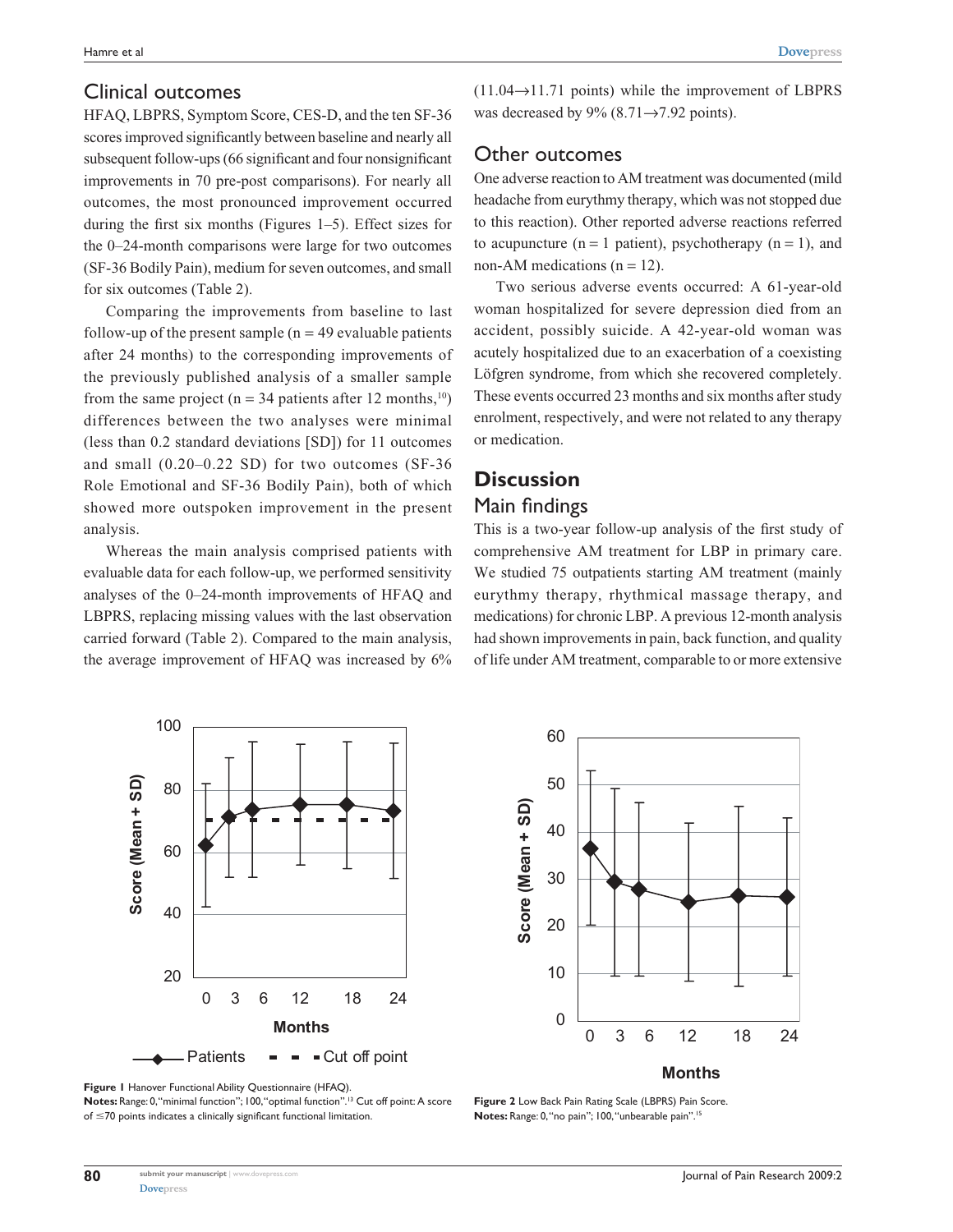

**Figure 3** Symptom Score. **Notes:** Range: 0 "not present"; 10 "worst possible".

than improvements in patients receiving conventional care.<sup>10</sup> The present follow-up analysis of AM patients confirmed these improvements in a larger sample and showed that the improvements were maintained at two-year follow-up. Most improvements were clinically relevant (large 0–24-month effect size for SF-36 Bodily Pain, medium effect sizes for seven out of 13 remaining clinical outcomes). Comparing the pre-study year to the first and the second year after study enrolment, the use of non-AM adjunctive therapies and of health services did not increase. Adverse reactions to AM treatment occurred in only one patient.

#### Strengths and limitations

Strengths of this study include a detailed assessment of the therapy setting and therapy-related factors, a standardized assessment of back pain and function as well as quality of life, a long follow-up period, and a high representativeness: 10% of all AM-certified physicians in Germany participated, the participating AM physicians and therapists resembled all eligible physicians and therapists with respect to sociodemographic characteristics, and 93% of screened and eligible patients were enrolled. These features suggest that the study to a high degree mirrors contemporary AM practice.

The main research question of the present analysis concerned the magnitude of long-term improvements. A limitation in this respect is the increasing long-term dropout rate (20%, 28%, and 33% after 12, 18, and 24 months, respectively). Dropouts did not differ from evaluable patients regarding baseline characteristics (except dropouts were younger, which would not be associated with a worse outcome<sup>23</sup>), and in a telephone survey of a different subset of patients from the AMOS project, the proportion of patients with clinical deterioration at 24-month follow-up was comparable in dropouts and respondents. In a sensitivity analysis of the primary outcomes, replacing missing values in dropouts with their last observation carried forward, improvements were reduced by maximum 9%. A general



**Figure 4** SF-36 Physical Component (left) and Mental Component (right) summary measures. **Note:** Higher scores indicate better health.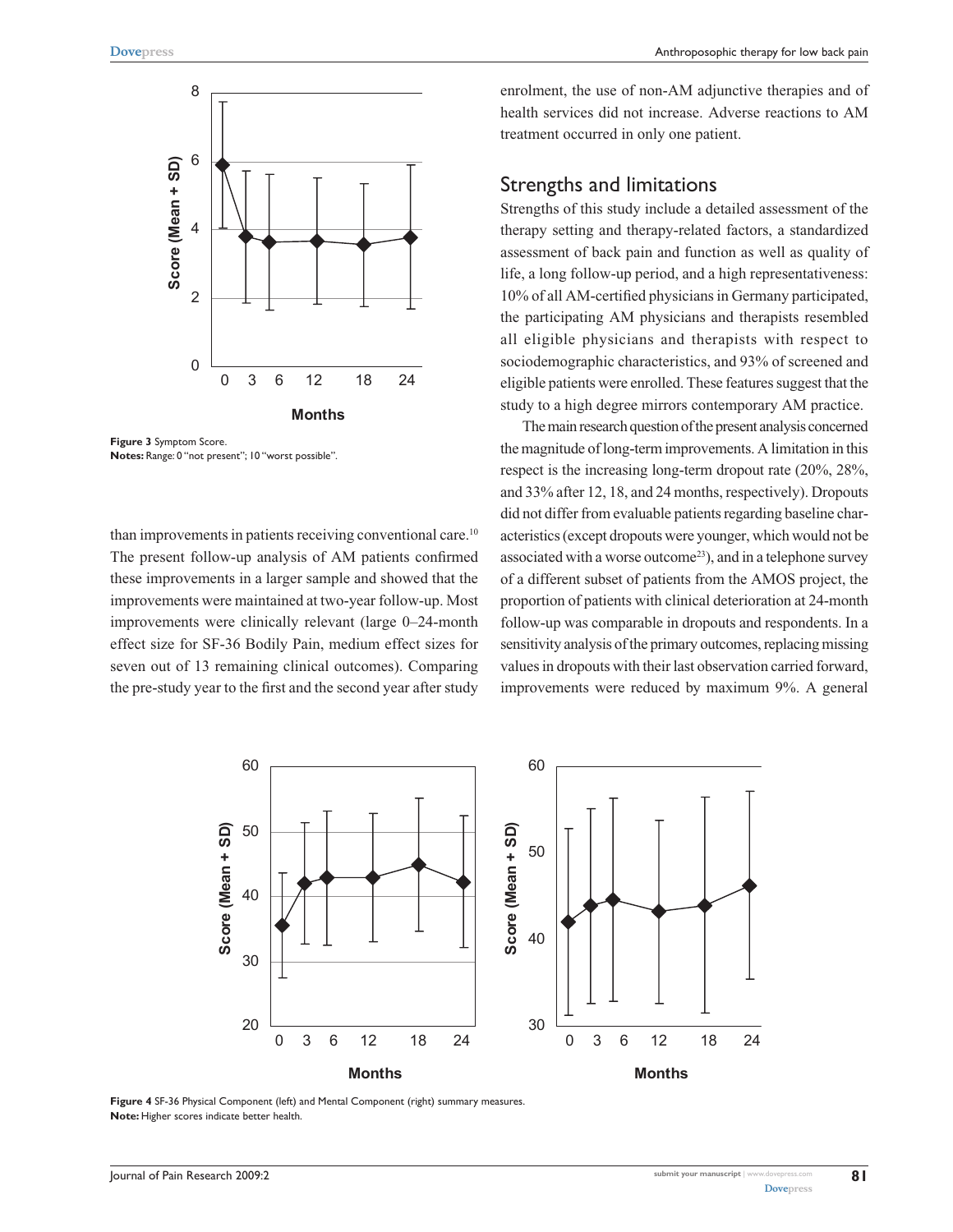



**Figure 5** SF-36 Scales. **Notes:** Range: 0–100. Higher scores indicate better health.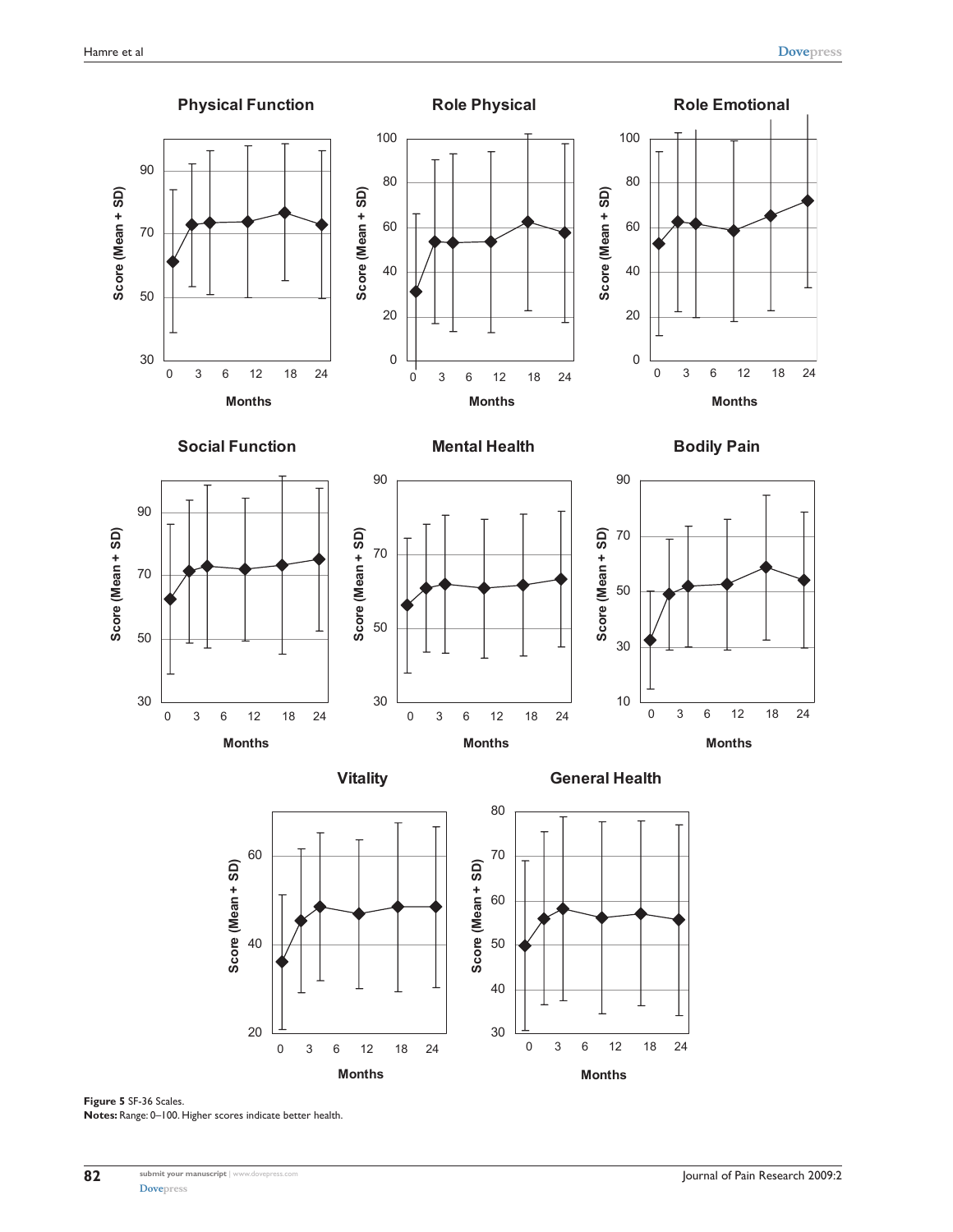explanation for late dropout is the tendency of study subjects to fail to respond to repeated questionnaires. Nevertheless, since LBP is a recurring disorder, we cannot exclude that some late dropouts might have relapsed. A general limitation of the analysis is the modest sample size.

This analysis assessed AM as a whole system.<sup>12</sup> Supplementary subgroup analysis was possible for patients referred to eurythmy therapy and showed similar improvements in this group, while the sample size of the other therapy modality subgroups (medical, art, rhythmical massage) did not allow for subgroup analysis.

Since the study had a long recruitment period, the study physicians were not able to participate throughout the period and to screen and enroll all eligible patients (criteria: see Methods section). For a different subset of patients from the AMOS project (patients referred to AM therapies and enrolled before April 1st, 2001), it was estimated that physicians enrolled every fourth eligible patient.<sup>24</sup> This selection could bias results if physicians were able to predict therapy response and if they preferentially screened and enrolled such patients for whom they expected a particularly favorable outcome. In this case one would expect the degree of selection (the proportion of eligible vs. enrolled patients) to correlate positively with clinical outcomes. That was not the case, the correlation was almost zero  $(-0.04)$ . This analysis $24$  does not suggest that physicians' screening of eligible patients was affected by selection bias.

Because 13 clinical outcomes were analyzed with a total of 17 comparisons at 24-month follow-up (Table 2), the issue of multiple hypothesis-testing arises.<sup>19</sup> However, all 17 comparisons showed significant improvements and 11 comparisons had p-values  $\leq 0.001$ .

#### **Table 2** Clinical outcomes 0–24 months

| Analysis/Outcome (range)                                          | N  | 0 months      | 24 months       | 0-6 month difference       | <b>SRM</b> |      |
|-------------------------------------------------------------------|----|---------------|-----------------|----------------------------|------------|------|
|                                                                   |    | Mean (SD)     | Mean (SD)       | Mean (95% CI) <sup>a</sup> | P-value    |      |
| Main analysis: patients with evaluable<br>data at 0 and 24 months |    |               |                 |                            |            |      |
| HFAQ (0-100)                                                      |    |               |                 |                            |            |      |
| • All therapies                                                   | 46 | 61.63(19.77)  | 72.68 (21.45)   | $11.04(5.52 - 16.57)$      | < 0.001    | 0.59 |
| • Eurythmy therapy                                                | 31 | 61.62(19.62)  | 71.24 (21.04)   | 9.61 (3.25-15.98)          | 0.004      | 0.55 |
| LBPRS (0-100)                                                     |    |               |                 |                            |            |      |
| • All therapies                                                   | 47 | 34.99 (15.10) | 26.28 (16.91)   | $8.71(4.41 - 13.01)$       | < 0.001    | 0.59 |
| • Eurythmy therapy                                                | 32 | 33.93 (14.60) | 25.52 (16.93)   | 8.41 (3.57-13.24)          | 0.001      | 0.66 |
| Symptom Score (0-10)                                              | 49 | 5.79(2.05)    | 3.76(2.12)      | 2.04 (1.30-2.77)           | < 0.001    | 0.79 |
| CES-D (0-60)                                                      | 41 | 20.14 (9.93)  | 15.54 (11.09)   | 4.60 (1.37-7.84)           | 0.006      | 0.45 |
| SF-36 Physical Component                                          | 46 | 35.73 (7.57)  | 41.72 (10.31)   | $5.99(2.88 - 9.11)$        | < 0.001    | 0.57 |
| SF-36 Mental Component                                            | 46 | 42.27 (10.03) | 46.22 (10.89)   | $3.95$ (1.13-6.78)         | 0.007      | 0.42 |
| SF-36 scales (0-100)                                              |    |               |                 |                            |            |      |
| • Physical Function                                               | 48 | 63.65 (20.10) | 72.06 (23.47)   | 8.41 (1.68-15.15)          | 0.015      | 0.36 |
| • Role Physical                                                   | 49 | 30.61(34.71)  | 56.63 $(40.11)$ | 26.02 (14.12-37.93)        | < 0.001    | 0.63 |
| • Role Emotional                                                  | 47 | 53.90 (42.02) | 72.34 (38.27)   | $18.44(6.57-30.31)$        | 0.003      | 0.46 |
| • Social Functioning                                              | 49 | 64.29 (23.52) | 74.74 (22.75)   | $10.46$ $(4.49 - 16.43)$   | 0.001      | 0.50 |
| • Mental Health                                                   | 49 | 56.16 (16.75) | 63.33 (18.59)   | $7.16(2.19 - 12.13)$       | 0.006      | 0.41 |
| • Bodily Pain                                                     | 49 | 32.78 (17.45) | 53.94 (24.74)   | 21.16 (13.83-28.49)        | < 0.001    | 0.83 |
| • Vitality                                                        | 49 | 36.26(14.11)  | 48.16 (18.13)   | $11.91(7.59 - 16.22)$      | < 0.001    | 0.79 |
| • General Health                                                  | 49 | 49.38 (19.20) | 55.34 (21.77)   | $5.96$ (1.41-10.50)        | 0.011      | 0.38 |
| Sensitivity analysis: Last value<br>carried forward               |    |               |                 |                            |            |      |
| <b>HFAQ</b>                                                       | 73 | 62.13 (19.64) | 73.83 (19.95)   | $11.71(7.61 - 15.80)$      | < 0.001    | 0.67 |
| <b>LBPRS</b>                                                      | 72 | 36.61 (16.40) | 28.69 (18.52)   | $7.92(4.71 - 11.13)$       | < 0.001    | 0.63 |

Note: <sup>a</sup>Positive differences indicate improvement.

**Abbreviations:** CES-D, Center for Epidemiological Studies Depression Scale, German version; CI, confidence interval; HFAQ, Hanover Functional Ability Questionnaire; LBPRS, Low Back Pain Rating Scale Pain Score; SD, standard deviation; SRM, standardized response mean effect size (minimal: <0.20, small: 0.20–0.49, medium: 0.50–0.79, large: ≥0.80).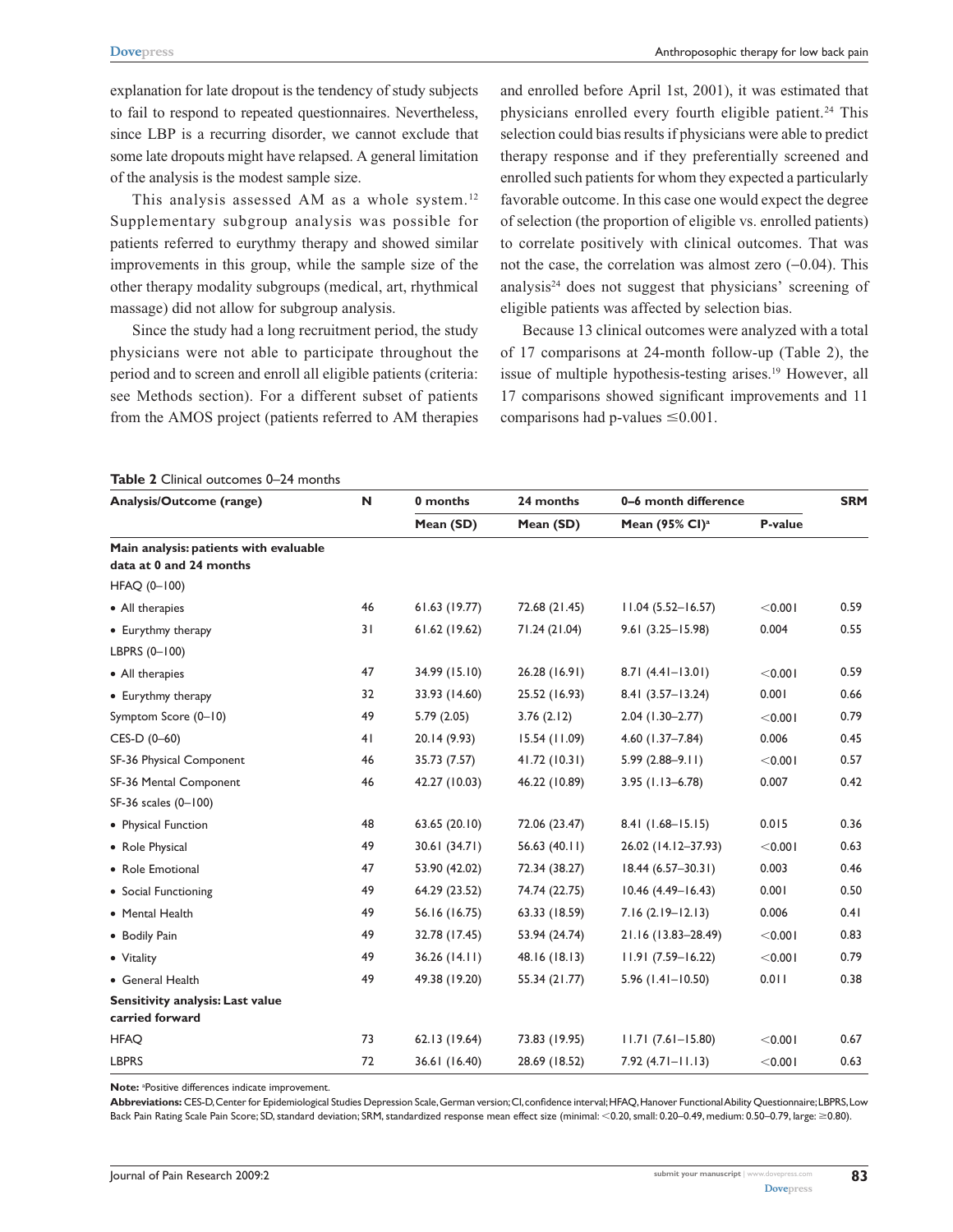#### Agreement with existing literature

Previous studies have found beneficial effects of AM therapies for nonspecific LBP (AM rhythmic embrocation therapy8 ) as well as discogenic LBP (subcutaneous injections of AM medications<sup>7</sup> comprehensive inpatient AM therapy.<sup>9</sup>) The last study also found reduced use of nonsteroid anti-inflammatory drugs and muscle relaxants and earlier return to work after AM therapy, compared to conventional inpatient treatment.<sup>9</sup> In accordance with these studies, conducted in specialized settings, we have observed clinically relevant improvement in symptoms, back function, and quality of life following AM therapies in a primary care setting.10 The present analysis confirms these findings in a larger sample and shows that improvements can be maintained for up to two years.

## Study implications

In this study, AM therapies for chronic LBP were associated with substantial long-term improvement of symptoms, back function, and of quality of life without increase in the use of adjunctive therapies or health services. The improvement in back function, assessed by HFAQ, was at least of the same order of magnitude as corresponding improvements in other German LBP cohorts receiving other treatments and followed up for  $12-24$  months.<sup>25-28</sup>

Some patients will not profit from standard therapies for LBP. Other patients discontinue standard therapies due to adverse reactions or reject them because therapies are passive (eg, drugs) or too mechanical-repetitive (exercise physiotherapy). In this context, AM seems a promising treatment option for chronic LBP. It should be noted, however, that eurythmy therapy, which was used by most patients in this study, entails daily exercises of artistic movements over a period of several months, which requires sustained motivation.

## **Conclusions**

In this follow-up analysis of patients receiving AM therapies for chronic LBP, improvements of symptoms, back function, and quality of life were found in a larger sample size and were maintained at two-year follow up, suggesting that larger multicenter rigorous studies may be worthwhile.

# **Disclosure**

Within the last five years HJH and GSK have received restricted research grants from the pharmaceutical companies Weleda and Wala, who produce AM medications. Otherwise all authors declare that they have no competing interests.

This study was funded by the Software-AG Stiftung and the Innungskrankenkasse Hamburg, with supplementary grants from the Helixor Stiftung, the Mahle Stiftung, and the Zukunftsstiftung Gesundheit. The sponsors had no influence on design and conduct of the study; collection, management, analysis or interpretation of the data; or preparation, review or approval of the manuscript. We thank Wilfried Tröger for helpful discussions. Our special thanks go to the study physicians, therapists, and patients for participating. HJH, CMW, GSK, SNW, and HK contributed to study design. HJH, AG, and HK contributed to data collection. HJH, RZ, and HK wrote the analysis plan, HJH and AG analyzed data. HJH was principal author of the paper, had full access to all data, and is guarantor. All authors contributed to manuscript drafting and revision and approved the final manuscript.

#### **References**

- 1. Rubin DI. Epidemiology and risk factors for spine pain. *Neurol Clin*. 2007;25(2):353–371.
- 2. Mounce K. Back pain. *Rheumatology (Oxford)*. 2002;41(1):1–5.
- 3. Hestbaek L, Leboeuf-Yde C, Manniche C. Low back pain: what is the long-term course? A review of studies of general patient populations. *Eur Spine J*. 2003;12(2):149–165.
- 4. Ritchie J, Wilkinson J, Gantley M, Feder G, Carter Y, Formby J. *A model of integrated primary care: anthroposophic medicine*. London: Department of General Practice and Primary Care, St Bartholomew's and the Royal London School of Medicine, Queen Mary, University of London; 2001.
- 5. Kienle GS, Kiene H, Albonico HU. *Anthroposophic medicine: effectiveness, utility, costs, safety*. Stuttgart, New York: Schattauer Verlag; 2006.
- 6. Majorek M, Tüchelmann T, Heusser P. Therapeutic Eurythmy-movement therapy for children with attention deficit hyperactivity disorder (ADHD): a pilot study. *Complement Ther Nurs Midwifery*. 2004;10(1):46–53.
- 7. Kienle GS, Kiene H, Albonico HU. [Comparison of acupuncture and paravertebral injections in the treatment of lumbosciatic pain. A retrospective study of 253 patients in a pain clinic]. In: *Anthroposophic medicine: effectiveness, utility, costs, safety*. Stuttgart, New York: Schattauer Verlag; 2006. p. 141–142.
- 8. Ostermann T, Blaser G, Bertram M, Michalsen A, Matthiessen PF, Kraft K. Effects of rhythmic embrocation therapy with solum oil in chronic pain patients: a prospective observational study. *Clin J Pain*. 2008;24(3):237–243.
- 9. Kienle GS, Kiene H, Albonico HU. [Retrospective comparison of anthroposophic versus conventional treatment of intervertebral disc disease]. In: *Anthroposophic medicine: effectiveness, utility, costs, safety*. Stuttgart, New York: Schattauer Verlag; 2006. p. 140–141.
- 10. Hamre HJ, Witt CM, Glockmann A, et al. Anthroposophic vs. conventional therapy for chronic low back pain: a prospective comparative study. *Eur J Med Res*. 2007;12(7):302–310.
- 11. Hamre HJ, Becker-Witt C, Glockmann A, Ziegler R, Willich SN, Kiene H. Anthroposophic therapies in chronic disease: The Anthroposophic Medicine Outcomes Study (AMOS). *Eur J Med Res*. 2004;9(7): 351–360.
- 12. Boon H, MacPherson H, Fleishman S, et al. Evaluating complex healthcare systems: a critique of four approaches. *Evid Based Complement Alternat Med.* 2007;4(3):279–285.